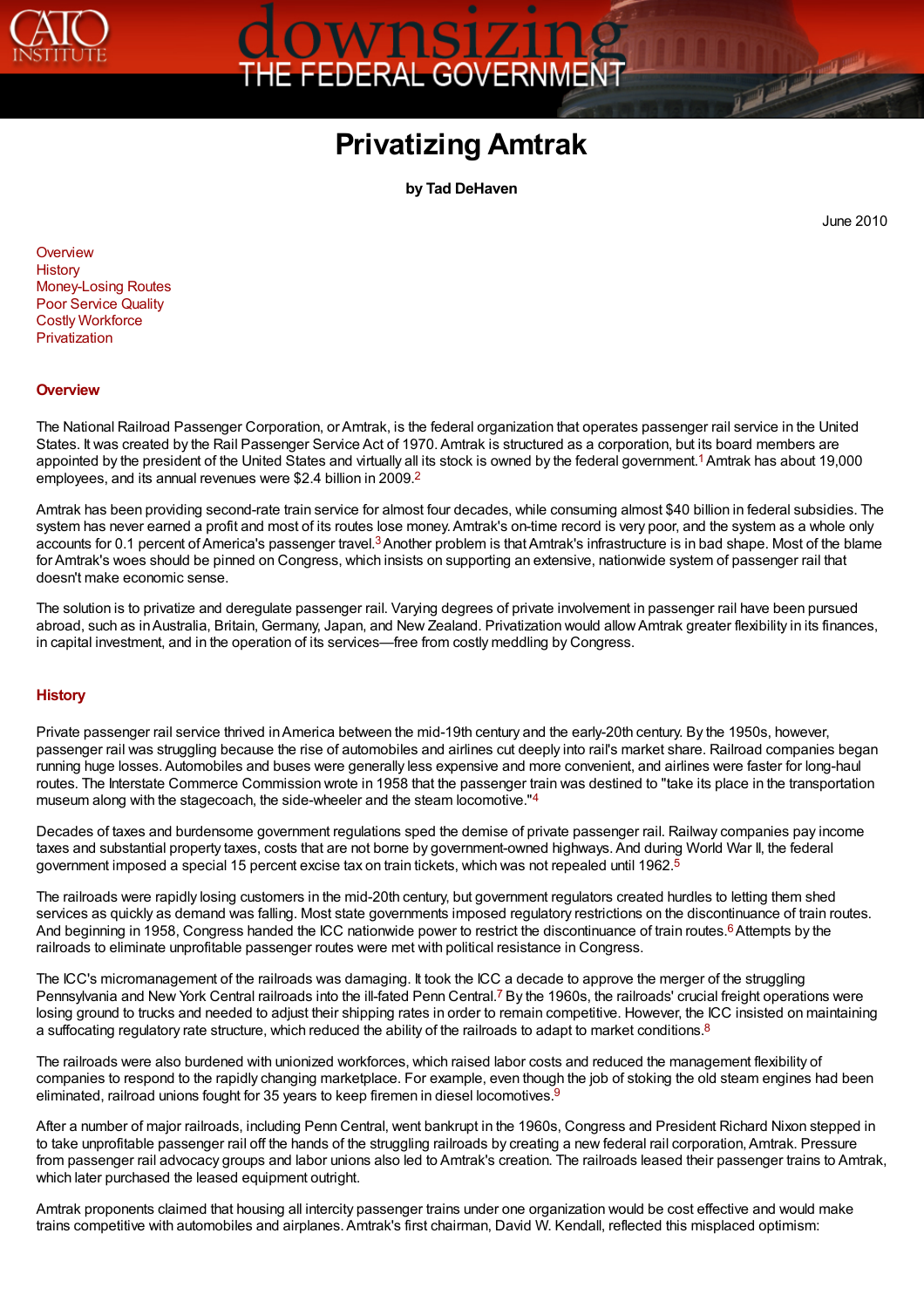<span id="page-1-4"></span><span id="page-1-2"></span><span id="page-1-1"></span>This new system can and will succeed because it unifies for the first time the operation and promotion of the nation's rail passenger service. Now, a single management can devote its energy exclusively to serving this passenger.<sup>[10](#page-4-0)</sup>

<span id="page-1-3"></span>Over the decades, many other government officials have expressed optimism about the future of the government-controlled Amtrak. In 1992,Amtrak president W. Graham Claytor Jr. said, "Amtrak continues to reduce its need for federal operating support and hopes to eliminate it altogether by the end of the decade."[11](#page-4-1) His successor, Thomas Downs, claimed that Amtrak was "on a glide path to profitability."<sup>[12](#page-4-2)</sup> In 1999 Amtrak president George D. Warrington boasted that Amtrak would "be the envy of all transportation providers."<sup>[13](#page-4-3)</sup> More recently, Amtrak president Alexander Kummant told the *New York Times* that "the stars may be aligning" for a renaissance in passenger rail. [14](#page-4-4)

<span id="page-1-5"></span>However,Amtrak's stars have not aligned, and some experts who supported Amtrak have changed their views over the years.Anthony Haswell, who in 1967 founded the National Association of Railroad Passengers and is referred to as the "father" of Amtrak, later said, "I feel personally embarrassed over what I helped to create."[15](#page-4-5) Joseph Vranich, a former Amtrak spokesman and rail expert, also came to recognize that it was a mistake:

<span id="page-1-8"></span><span id="page-1-7"></span><span id="page-1-6"></span>Amtrak is a massive failure because it's wedded to a failed paradigm. It runs trains that serve political purposes as opposed to being responsive to the marketplace. America needs passenger trains in selected areas, but it doesn't need Amtrak's antiquated route system, poor service and unreasonable operating deficits. [16](#page-4-6)

Amtrak has lost money every year of its existence, and it has consumed almost \$40 billion in federal operating and capital subsidies. During the 2000s,Amtrak averaged annual losses in excess of \$1 billion. In 2010,Amtrak received \$563 million in operating subsidies and \$1 billion in capital and debt service grants. The American Recovery and ReinvestmentAct of 2009 pumped an additional \$1.3 billion in capital grants into Amtrak.

Amtrak is also eligible to apply for a share of the \$8 billion in high-speed rail grants authorized by the stimulus bill, and an additional \$2.5 billion appropriated by Congress for high-speed rail in 2010.Amtrak's board of directors recently approved the creation of a high-speed rail department in order to "maximize the opportunities available in the new intercity passenger rail environment."<sup>[17](#page-4-7)</sup> High-speed rail is a bad idea on its own, and allowing Amtrak to be involved would likely compound the problem.

<span id="page-1-9"></span>Some people argue that other forms of transportation are subsidized, so why not passenger rail? In 2004, the Department of Transportation published a report on the cost of federal subsidies for automobiles, buses, airplanes, transit, and passenger rail per thousand passenger miles.<sup>[18](#page-4-8)</sup> The survey covered 1990 to 2002. In every year except one, passenger rail was the most subsidized mode of transportation. For example, in 2002 Amtrak subsidies per one thousand passenger miles were \$210.31. By contrast, the subsidy for automobiles was -\$1.79, which means that drivers more than supported themselves through federal fuel taxes.

The findings embarrassed Amtrak supporters in Congress, and as a result, the government stopped producing the report. Transportation experts Wendell Cox and Ronald Utt have updated the figures using the government's methodology and produced a similar result. They found that Amtrak subsidies per thousand passenger miles were \$237.53 versus -\$1.01 for automobiles in 2006.<sup>[19](#page-4-9)</sup>

<span id="page-1-11"></span><span id="page-1-10"></span>As it is currently structured, passenger rail is a cost-ineffective mode of transportation. As former senator Russell Long once said, why is the government trying to get people "to leave a taxpaying organization, the bus company, and ride on a tax-eating organization, Amtrak?"<sup>[20](#page-4-10)</sup> Passenger rail might make economic sense on some corridors in the United States, but the only way to figure out which routes and services make sense is to let private enterprise take the lead in a deregulated marketplace, as discussed below.

#### <span id="page-1-0"></span>**[Money-Losing](#page-0-2) Routes**

Amtrak operates 44 routes on over 22,000 miles of track in 46 states, the District of Columbia, and three Canadian provinces.Amtrak owns the trains, but 97 percent of the track is owned by freight rail companies.

<span id="page-1-13"></span><span id="page-1-12"></span>In a 1976 report, Amtrak projected that ridership would grow from 17.3 million in 1975 to 32.9 million by 1980.<sup>[21](#page-4-11)</sup> Yet three decades later in 2009,Amtrak still carries only 27.2 million passengers a year. Ridership has been growing in recent years, but the 2009 level amounts to a less than a 1 percent share of the market for passenger travel in the United States.<sup>[22](#page-4-12)</sup> Moreover, Amtrak's load factor (percentage of seats occupied) is below 50 percent, which compares to a typical 80-percent load factor on airlines.<sup>[23](#page-4-13)</sup>

<span id="page-1-15"></span><span id="page-1-14"></span>An independent analysis found that the average operational loss per passenger on all 44 of Amtrak's routes was \$32 in 2008.<sup>[24](#page-4-14)</sup> The only profitable line was the higher-speed Acela Express in the Northeast Corridor. However, the Northeast Corridor's Northeast Regional line, which has more than twice the number of riders as the Acela, lost money per passenger. The Sunset Limited, which runs from New Orleans to Los Angeles, lost an astounding \$462 per passenger.

<span id="page-1-16"></span>All of Amtrak's long-distance routes lose money. According to the Government Accountability Office, these routes account for 15 percent of riders but 80 percent of financial losses.<sup>[25](#page-4-15)</sup> The long-distance trains exist largely for the benefit of rural populations, but the benefit is outweighed by infrequent or inconvenient service and a heavy cost to taxpayers.

<span id="page-1-18"></span><span id="page-1-17"></span>There are only an estimated 350,000 rural people nationwide who depend solely on rail for public intercity travel. By comparison, intercity air and bus services provide the sole transportation option for 2.4 million and 14.4 million residents nationwide, respectively.<sup>[26](#page-4-16)</sup> Whereas intercity air and bus services are available to a respective 89 and 71 percent of rural America, the figure for rail is only 42 percent.<sup>[27](#page-4-17)</sup> The GAO says that "it appears that if rural transportation were a targeted public policy objective, other modes of transport could be better positioned to provide this benefit to a greater number of residents at lower cost."<sup>[28](#page-4-18)</sup>

<span id="page-1-20"></span><span id="page-1-19"></span>The demographic being served by these long-term routes does not demonstrate a strong need for taxpayer subsidies. Eighty percent of long-distance train riders use it for recreational and leisure trips, and riders tend to be retirees.<sup>[29](#page-4-19)</sup> Premium services like sleeper and dining cars contribute to operating losses for long-distance trains. These amenities are heavily subsidized, which means taxpayers—and not the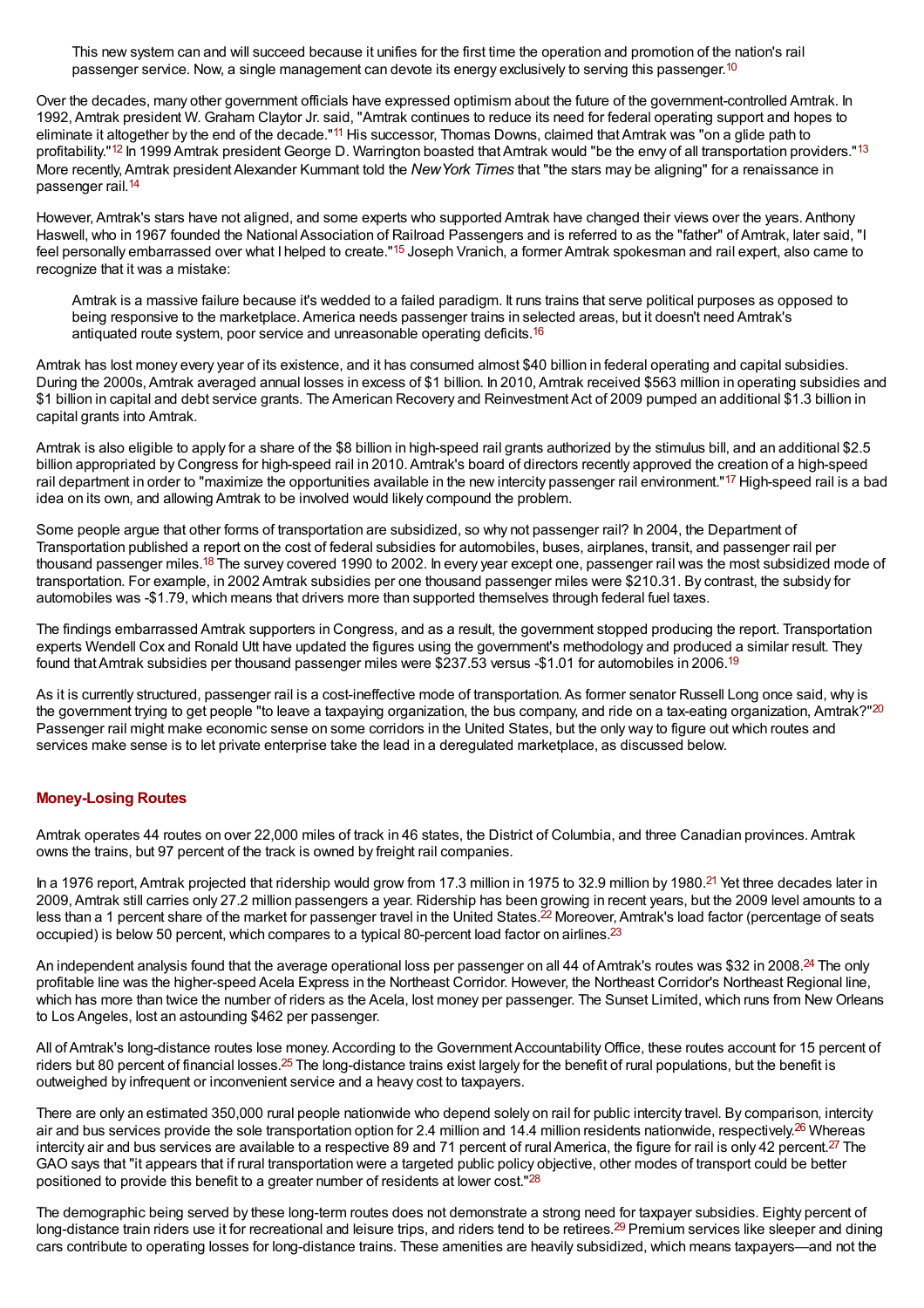pleasure-seeking retirees—are incurring the burden.

<span id="page-2-2"></span>Right from the beginning, members of Congress have been burdening Amtrak with money-losing routes. In mapping out Amtrak's first routes in 1971, Montana's senators ensured inclusion of a sparsely-populated route in their state, Indianapolis received three routes but Cleveland none because of the political pull of Indiana senators, and West Virginia grabbed an extra route courtesy of one of its senators.<sup>[30](#page-4-20)</sup>

<span id="page-2-3"></span>Politicians add unprofitable lines and they also prevent routes from being cut. In the late 1970s, Transportation Secretary Brock Adams proposed a major overhaul to cut unprofitable routes and reduce Amtrak's total mileage by 43 percent. Congress went along with a reduction of just 16 percent.<sup>[31](#page-4-21)</sup>

<span id="page-2-4"></span>Amtrak reform legislation in 1997 stipulated that its board be replaced with a "reform board" of directors.<sup>[32](#page-4-22)</sup> The Clinton administration nominated, and the Senate confirmed, politicians that included the then-governor of Wisconsin, Tommy Thompson, and the mayor of Meridian, Mississippi, John Robert Smith. Mayor Smith tried to create a route that would have lost millions linking Atlanta and Dallas via Meridian. Governor Thompson succeeded in creating a route from Chicago to Janesville, Wisconsin. It was eventually discontinued after Thompson's departure from the board due to low ridership and financial losses.<sup>[33](#page-4-23)</sup>

<span id="page-2-6"></span><span id="page-2-5"></span>In 2001,Amtrak's deteriorating financial situation triggered a legal requirement that it develop a liquidation plan. Instead, then-senators Joe Biden (D-DE) and Ernest Hollings (D-SC) attached an amendment to a defense appropriations bill that prohibited Amtrak from spending funds to prepare the plan.<sup>[34](#page-4-24)</sup>

It makes no sense to continue subsidizing money-losing routes, but Congress essentially demands that Amtrak keep wasting money by maintaining a national system of intercity rail. The result is thatAmtrak's nationwide network looks much as it did almost 40 years ago, despite the fact the nation's population distribution and other factors have changed dramatically. The only way to solve these problems is full privatization to get the politicians out of the decisionmaking process for passenger rail.

## <span id="page-2-0"></span>**Poor [Service](#page-0-2) Quality**

Aside from its money woes,Amtrak has long suffered from poor on-time performance, which is the share of trips in which trains arrive at the scheduled time. For the overall system,Amtrak's on-time performance has hovered below 70 percent in recent years. For long-distance routes, the on-time record falls to an abysmal 42 percent.

<span id="page-2-9"></span><span id="page-2-8"></span><span id="page-2-7"></span>The Department of Transportation's inspector general found that only 4 of 13 long-distance routes regularly achieved an on-time performance of at least 60 percent in recent years.<sup>[35](#page-4-25)</sup> Two lines, the Sunset Limited and the Coast Starlight were hardly ever on time.<sup>[36](#page-4-26)</sup> When long-distance trains were late, 75 percent were more than an hour late, and 25 percent were more than three hours late.<sup>[37](#page-4-27)</sup>

<span id="page-2-10"></span>With a rail system plagued by late trains and endless operating losses. Amtrak's management has been subject to a constant stream of criticism, much of which is warranted.A comprehensive report by the GAO found serious deficiencies, including a lack of strategic planning, inefficient procurement policies and procedures, weak financial management, as well as insufficient accountability, transparency, and oversight.<sup>[38](#page-5-0)</sup> Amtrak's inspector general recently acknowledged that "a number of its key information systems and the underlying technological infrastructure are outdated and increasingly prone to failure."<sup>[39](#page-5-1)</sup>

<span id="page-2-14"></span><span id="page-2-13"></span><span id="page-2-12"></span><span id="page-2-11"></span>Amtrak's management also has a reputation for painting an artificially rosy financial picture. An independent analysis of Amtrak's routes found substantially larger losses than reported by Amtrak.<sup>[40](#page-5-2)</sup> The GAO says that Amtrak has "omitted or misallocated key expenses in several areas, substantially understating operating expenses in reports that managers use to assess performance."<sup>[41](#page-5-3)</sup> When the GAO recommended that Amtrak report under SEC regulations, Amtrak responded that "it would not be cost effective."<sup>[42](#page-5-4)</sup> Finally, a seven-year federal investigation found thatAmtrak officials intentionally manipulated financial statements in 2001 to obscure the fact that the company was in dire financial shape.<sup>[43](#page-5-5)</sup>

<span id="page-2-15"></span>All that said, the ultimate blame for Amtrak's long record of red ink and poor performance lies with Congress.As a consequence of congressional mandates,Amtrak spends a huge amount of money maintaining money-losing routes at the expense of routes with heavier traffic like the Northeast Corridor. Corridors that do need more investment are starved because Amtrak is wasting money elsewhere.

<span id="page-2-17"></span><span id="page-2-16"></span>Several years ago, the GAO estimated that Amtrak had \$6 billion in deferred infrastructure maintenance.<sup>[44](#page-5-6)</sup> Sixty percent of the deferred maintenance was attributable to the Northeast Corridor.<sup>[45](#page-5-7)</sup> The deteriorating condition of Amtrak's infrastructure contributes to service delays, which drives away potential riders. It's a vicious cycle created by government ownership.

<span id="page-2-18"></span>During the Carter, Reagan, Clinton, and George W. Bush administrations,Amtrak presidents threatened service cuts if they did not receive added funds to upgrade the company's infrastructure.<sup>[46](#page-5-8)</sup> Congress has provided occasional infusions of extra capital funding, as it did in the 2009 economic stimulus bill, but that has only papered over the deep structural problems with the current passenger rail system.

#### <span id="page-2-1"></span>**Costly [Workforce](#page-0-2)**

<span id="page-2-21"></span><span id="page-2-20"></span><span id="page-2-19"></span>Another problem thatAmtrak management deals with is an expensive and inflexible workforce.Amtrak has about 19,000 employees, about 86 percent of whom are covered by collective bargaining.<sup>[47](#page-5-9)</sup> Compensation represents almost half of Amtrak's total operating costs.<sup>[48](#page-5-10)</sup> The average Amtrak employee earns more than \$91,000 a year in wages and benefits.<sup>[49](#page-5-11)</sup>

<span id="page-2-24"></span><span id="page-2-23"></span><span id="page-2-22"></span>In 2008, Amtrak signed labor agreements with 13 unions that awarded pay increases retroactive from 2002 through 2008.<sup>[50](#page-5-12)</sup> It's hard to square such pay increases in a company that operates in the red and can't fund needed maintenance.AnAmtrak inspector general report found that even prior to the 2008 pay increases, "the average annual cost of an Amtrak infrastructure worker is 2.3 times that of the average European railroad infrastructure worker."<sup>[51](#page-5-13)</sup> The GAO has found that expensive retiree benefits and protections under the federal injury compensation system raise Amtrak's costs compared to non-railroad industries. [52](#page-5-14)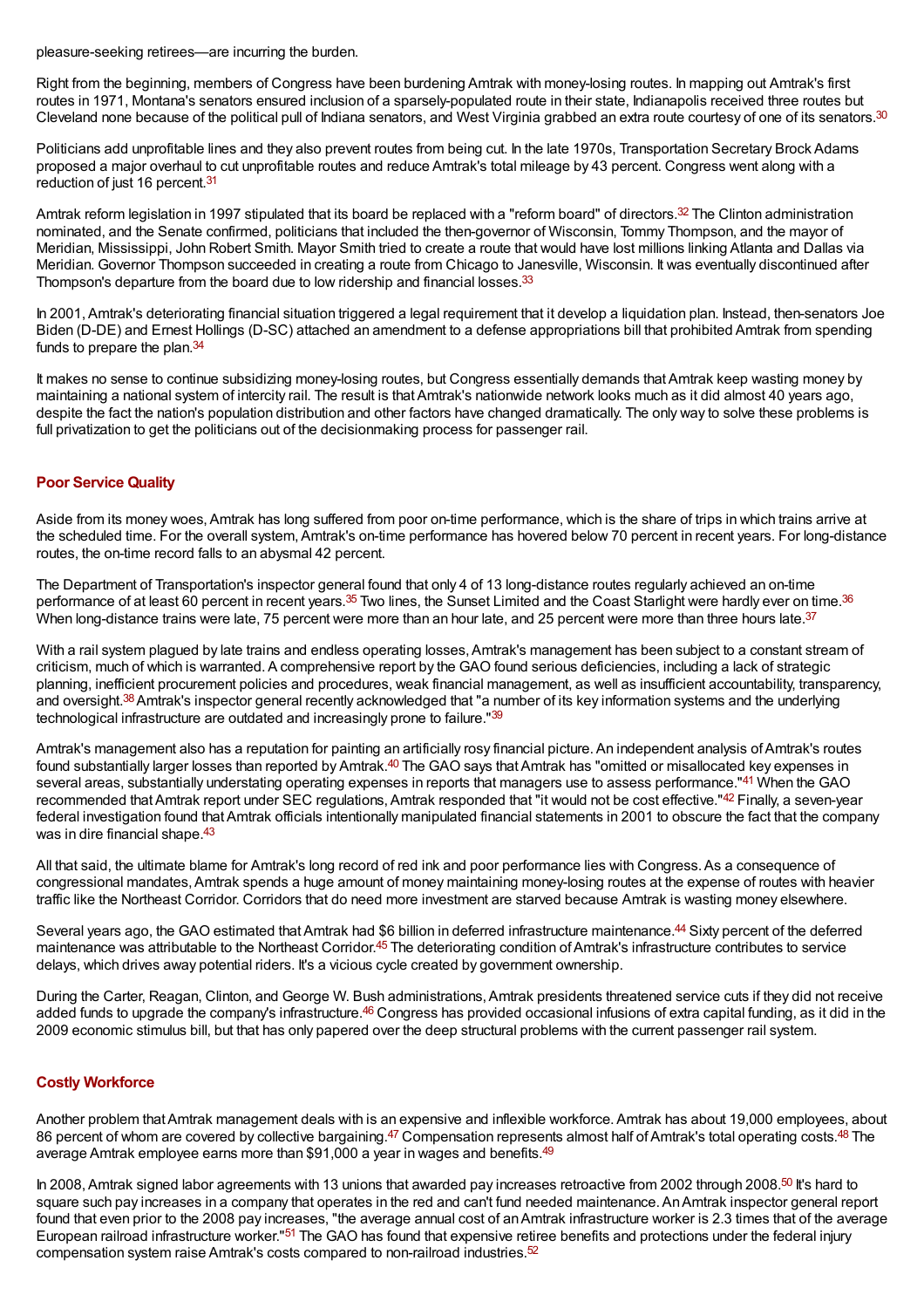Besides raising compensation costs, Amtrak unions stand in the way of rail efficiency in other ways. Labor unions tend to protect poorly performing workers and push for larger staffing levels than required. Unions generally resist the introduction of new ways of doing things and create a more rule-laden and bureaucratic workplace.

<span id="page-3-10"></span>As an example, ifAmtrak wants to contract out some of its operations, it has to go through costly negotiations with the unions. Or ifAmtrak wants to cut costs by closing a facility, terminated employees are entitled to receive separation benefits for up to five years.According to the GAO, when liquidation ofAmtrak was being considered in 2001, employee claims for immediate separation benefits could have been as much as \$3.2 billion.<sup>[53](#page-5-15)</sup>

### <span id="page-3-0"></span>**[Privatization](#page-0-2)**

The Department of Transportation's inspector general summed up Amtrak's situation:

<span id="page-3-11"></span>The current model for providing intercity passenger service continues to produce financial instability and poor service quality. Despite multiple efforts over the years to change Amtrak's structure and funding, we have a system that limps along, is never in a state-of-good-repair, awash in debt, and perpetually on the edge of collapse. In the end,Amtrak has been tasked to be all things to all people, but the model under which it operates leaves many unsatisfied.<sup>[54](#page-5-16)</sup>

Amtrak's monopoly over intercity passenger rail travel leaves it with little incentive to provide high-quality and efficient service. The threat of potential budget cuts or elimination has been undermined by Washington's perpetual willingness to bail Amtrak out. At the same time, congressional micromanagement has prevented Amtrak from cutting routes and reducing other costs. Its unionized workforce reduces management's ability to run an efficient business.

The solution is to end federal subsidies, privatize Amtrak, and open up the passenger rail business to new entrants. Routes like the Northeast Corridor, which has the population density to support passenger rail, could probably be run profitably by a private firm. Moneylosing routes, such as numerous rural routes, would likely disappear. But far more cost-effective modes of transportation, particularly bus systems, already exist to support those areas.

IfAmtrak is privatized, passenger rail will be in a much better position to compete with resurgent intercity bus services. The rapid growth in bus services in recent years illustrates how private markets can solve our mobility needs if left reasonably unregulated and unsubsidized.A *Washington Post* reporter detailed her experiences with today's low-cost intercity buses: "This new species offers curbside pickup and drop-offs, cheap fares, clean restrooms, express service, online reservations, free WiFi and loyalty programs . . . The bus fares undercut Amtrak and, depending on the number of passengers, personal vehicles."<sup>[55](#page-5-17)</sup>

<span id="page-3-13"></span><span id="page-3-12"></span>Let's privatize and deregulate passenger rail to see if it can compete with bus services and other modes of transportation. After all, dozens of countries around the globe have enlisted the private sector in the operation of their national rail systems in the last couple of decades. Joseph Vranich counted 55 nations that had either turned to the private sector or devolved their rail systems to their regional governments.<sup>[56](#page-5-18)</sup> Rail systems that utilize the private sector have generally provided better passenger service, increased ridership, and more efficient operations.<sup>[57](#page-5-19)</sup> There have been reform missteps, such as in Britain, but U.S. policymakers can learn from those mistakes to chart a smoother course. [58](#page-5-20)

<span id="page-3-17"></span><span id="page-3-16"></span><span id="page-3-15"></span><span id="page-3-14"></span>The United States has its own positive experience with rail privatization—the privatization of freight railroads in the 1980s. When the Penn Central Railroad collapsed in 1970, it was the largest business failure in American history.<sup>[59](#page-5-21)</sup> Six other railroads soon followed. In 1973 Congress established the Consolidated Rail Corporation (Conrail) to replace the seven private freight railroads. Conrail, which consumed \$8 billion of federal subsidies, floundered until Congress finally provided regulatory relief in the early 1980s.<sup>[60](#page-5-22)</sup> Deregulation allowed Conrail to become profitable and the company was sold to private shareholders in 1987 for \$1.6 billion, which at the time was the largest initial public stock offering in U.S. history. [61](#page-5-23)

<span id="page-3-19"></span><span id="page-3-18"></span>Over the last two decades, U.S. freight railroads—operating in a deregulated environment—have been a dramatic success. Rail's share of total U.S. freight has increased substantially.<sup>[62](#page-5-24)</sup> Passenger rail might also succeed if Congress ever lays aside its parochial concerns and puts America's passenger rail system back into the private sector.

<span id="page-3-1"></span><sup>[1](#page-0-3)</sup> Amtrak, Annual Report, Fiscal Year 2009, p. 9. See the balance sheet and notes 1 and 5 of the financial statements. The federal government owns all the preferred stock, while the common stock represents just a tiny share of the capital structure.

<span id="page-3-2"></span><sup>[2](#page-0-4)</sup> Amtrak, Annual Report, Fiscal Year 2009, p. 9.

<span id="page-3-3"></span>Randal O'Toole, *Gridlock: Why We're Stuck in Traffic and What to DoAbout It* (Washington: Cato Institute, 2009), p. 91. [3](#page-0-5)

<span id="page-3-4"></span><sup>[4](#page-0-6)</sup> Brian Hansen, "Future of Amtrak," CQ Researcher, October 18, 2002, p. 851.

<span id="page-3-5"></span><sup>[5](#page-0-7)</sup> Lydia Boyd and Lynn Pritcher, "Brief History of the U.S. Passenger Rail Industry," Duke University Library, Digital Collections, <http://library.duke.edu/digitalcollections/adaccess/rails-history.html>.

<span id="page-3-6"></span>George W. Hilton, *Amtrak: The National Railroad Passenger Corporation* (Washington:American Enterprise Institute, 1980), p. 6. [6](#page-0-8)

<span id="page-3-7"></span><sup>[7](#page-0-9)</sup> P. Stone, "Future of American Railroads," CQ Researcher, March 10, 1978.

<span id="page-3-8"></span>[8](#page-0-10) Congressional Budget Office, "The Past and Future of U.S. Passenger Rail Service," September 2003, pp. 7-8.

<span id="page-3-9"></span><sup>[9](#page-0-11)</sup> R.C. Deans, "Railroad Nationalization," CQ Researcher, June 20, 1973.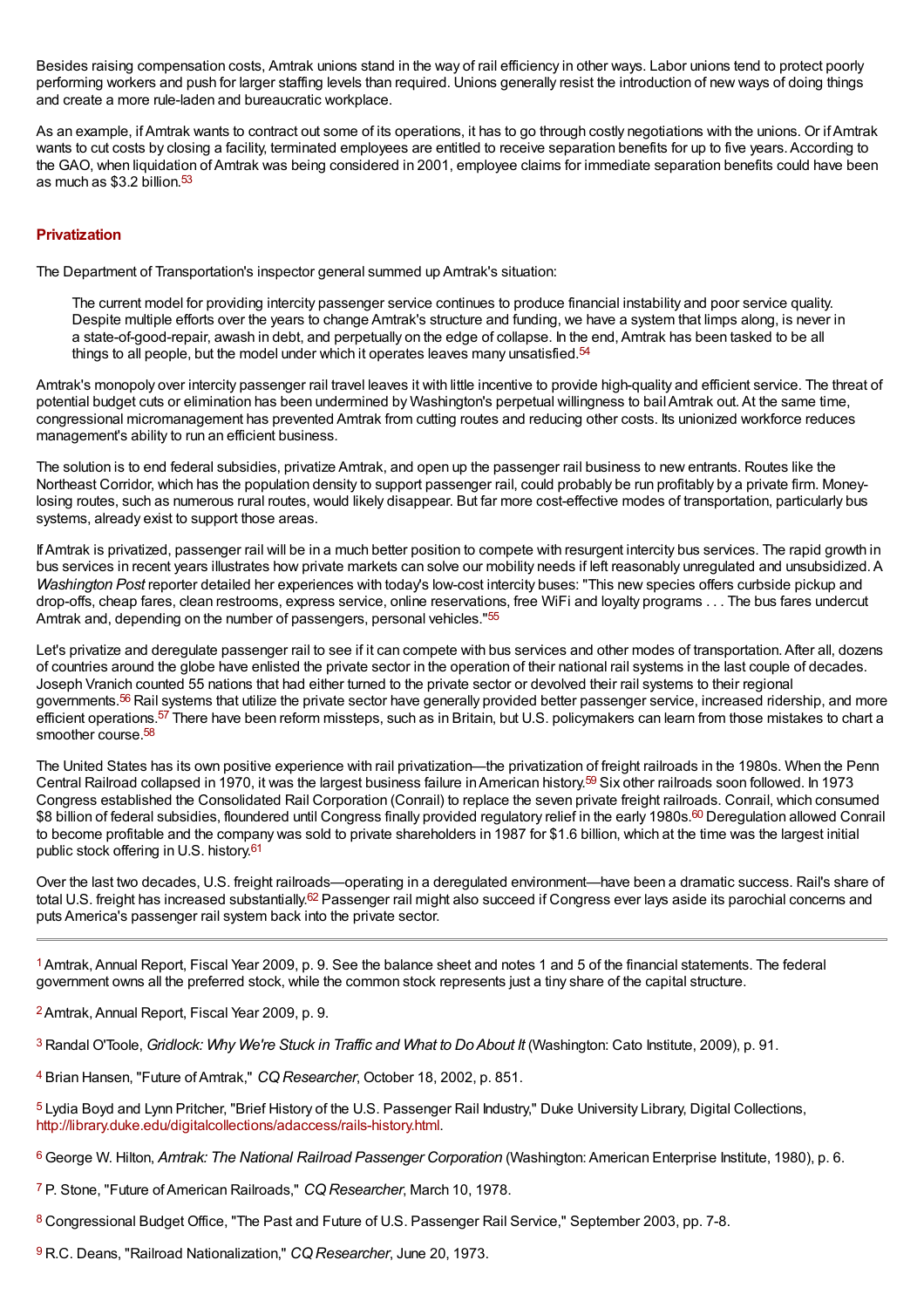<span id="page-4-0"></span>Joseph Vranich, *End of the Line: The Failure ofAmtrak Reform and the Future ofAmerica's Passenger Trains* (Washington:AEI [10](#page-1-1) Press, 2004), p. 1.

<span id="page-4-1"></span>Joseph Vranich, *End of the Line: The Failure ofAmtrak Reform and the Future ofAmerica's Passenger Trains* (Washington:AEI [11](#page-1-2) Press, 2004), p. 18.

<span id="page-4-2"></span><sup>[12](#page-1-3)</sup> Rush Loving, Jr., "Formula for Fixing Amtrak," Trains, March 2009.

<span id="page-4-3"></span>Joseph Vranich, *End of the Line: The Failure ofAmtrak Reform and the Future ofAmerica's Passenger Trains* (Washington:AEI [13](#page-1-4) Press, 2004), pp. 19–20.

<span id="page-4-4"></span>[14](#page-1-5) Matthew L. Wald and Don Phillips, "Surprising Forecast for Amtrak: Growth," New York Times, December 23, 2006.

<span id="page-4-5"></span>Joseph Vranich, *End of the Line: The Failure ofAmtrak Reform and the Future ofAmerica's Passenger Trains* (Washington:AEI [15](#page-1-6) Press, 2004), pp. 9–10.

<span id="page-4-6"></span><sup>[16](#page-1-7)</sup> Brian Hansen, "Future of Amtrak," CQ Researcher, October 18, 2002, p. 845.

<span id="page-4-7"></span><sup>[17](#page-1-8)</sup> Amtrak, "Amtrak Reorganizing to Advance High-Speed Rail in America," news release, March 22, 2010.

<span id="page-4-8"></span>[18](#page-1-9) U.S. Department of Transportation, Bureau of Transportation Statistics, "Federal Subsidies to Passenger Transportation," December 2004, p. 25.

<span id="page-4-9"></span><sup>[19](#page-1-10)</sup> Wendell Cox and Ronald Utt, "Federal Transportation Programs Shortchange Motorists: Update of USDOT Study," Heritage Foundation, June 8, 2009, p. 3.

<span id="page-4-10"></span>Donald Lambro, *Fat City: HowWashington Wastes Your Taxes* (South Bend, IN: Regnery/Gateway, 1980), p. 400. [20](#page-1-11)

<span id="page-4-11"></span>Joseph Vranich, *End of the Line: The Failure ofAmtrak Reform and the Future ofAmerica's Passenger Trains* (Washington:AEI [21](#page-1-12) Press, 2004), p. 21.

<span id="page-4-12"></span>Randal O'Toole, *Gridlock: Why We're Stuck in Traffic and What to DoAbout It* (Washington: Cato Institute, 2009), p. 91. [22](#page-1-13)

<span id="page-4-13"></span> $^{23}$  $^{23}$  $^{23}$  See Ronald Utt, "H.R. 6003 Would Be the Costliest Bailout in Amtrak's 40 Years of Federal Subsidies," Heritage Foundation, June 9, 2008.

<span id="page-4-14"></span><sup>24</sup> Pew Charitable Trust, Subsidy Scope, [http://subsidyscope.com/transportation/amtrak](http://subsidyscope.com/transportation/amtrak/).

<span id="page-4-15"></span><sup>[25](#page-1-16)</sup> Government Accountability Office, "Intercity Passenger Rail: National Policy and Strategies Needed to Maximize Public Benefits from Federal Expenditures," GAO-07-15, November 2006, p. 4.

<span id="page-4-16"></span><sup>[26](#page-1-17)</sup> Government Accountability Office, "Intercity Passenger Rail: National Policy and Strategies Needed to Maximize Public Benefits from Federal Expenditures," GAO-07-15, November 2006, p. 27.

<span id="page-4-17"></span><sup>[27](#page-1-18)</sup> Government Accountability Office, "Intercity Passenger Rail: National Policy and Strategies Needed to Maximize Public Benefits from Federal Expenditures," GAO-07-15, November 2006, p. 27.

<span id="page-4-18"></span><sup>[28](#page-1-19)</sup> Government Accountability Office, "Intercity Passenger Rail: National Policy and Strategies Needed to Maximize Public Benefits from Federal Expenditures," GAO-07-15, November 2006, p. 27.

<span id="page-4-19"></span><sup>[29](#page-1-20)</sup> Government Accountability Office, "Intercity Passenger Rail: National Policy and Strategies Needed to Maximize Public Benefits from Federal Expenditures," GAO-07-15, November 2006, pp. 23-24.

<span id="page-4-20"></span>George W. Hilton, *Amtrak: The National Railroad Passenger Corporation* (Washington:American Enterprise Institute, 1980), pp. 19-20. [30](#page-2-2)

<span id="page-4-21"></span>George W. Hilton, *Amtrak: The National Railroad Passenger Corporation* (Washington:American Enterprise Institute, 1980), p. 30. [31](#page-2-3)

<span id="page-4-22"></span> $32$  This was the Amtrak Reform and Accountability Act of 1997, P.L.105-134.

<span id="page-4-23"></span>Joseph Vranich, *End of the Line: The Failure ofAmtrak Reform and the Future ofAmerica's Passenger Trains* (Washington:AEI [33](#page-2-5) Press, 2004), pp. 17–18.

<span id="page-4-24"></span>Joseph Vranich, *End of the Line: The Failure ofAmtrak Reform and the Future ofAmerica's Passenger Trains* (Washington:AEI [34](#page-2-6) Press, 2004), p. 30.

<span id="page-4-25"></span>[35](#page-2-7) U.S. Department of Transportation, Office of Inspector General, "Root Causes of Amtrak Train Delays," CR-2008-076, September 8, 2008, p. iii.

<span id="page-4-26"></span>[36](#page-2-8) U.S. Department of Transportation, Office of Inspector General, "Root Causes of Amtrak Train Delays," CR-2008-076, September 8, 2008, p. 1.

<span id="page-4-27"></span>[37](#page-2-9) U.S. Department of Transportation, Office of Inspector General, "Root Causes of Amtrak Train Delays," CR-2008-076, September 8, 2008, p. 2.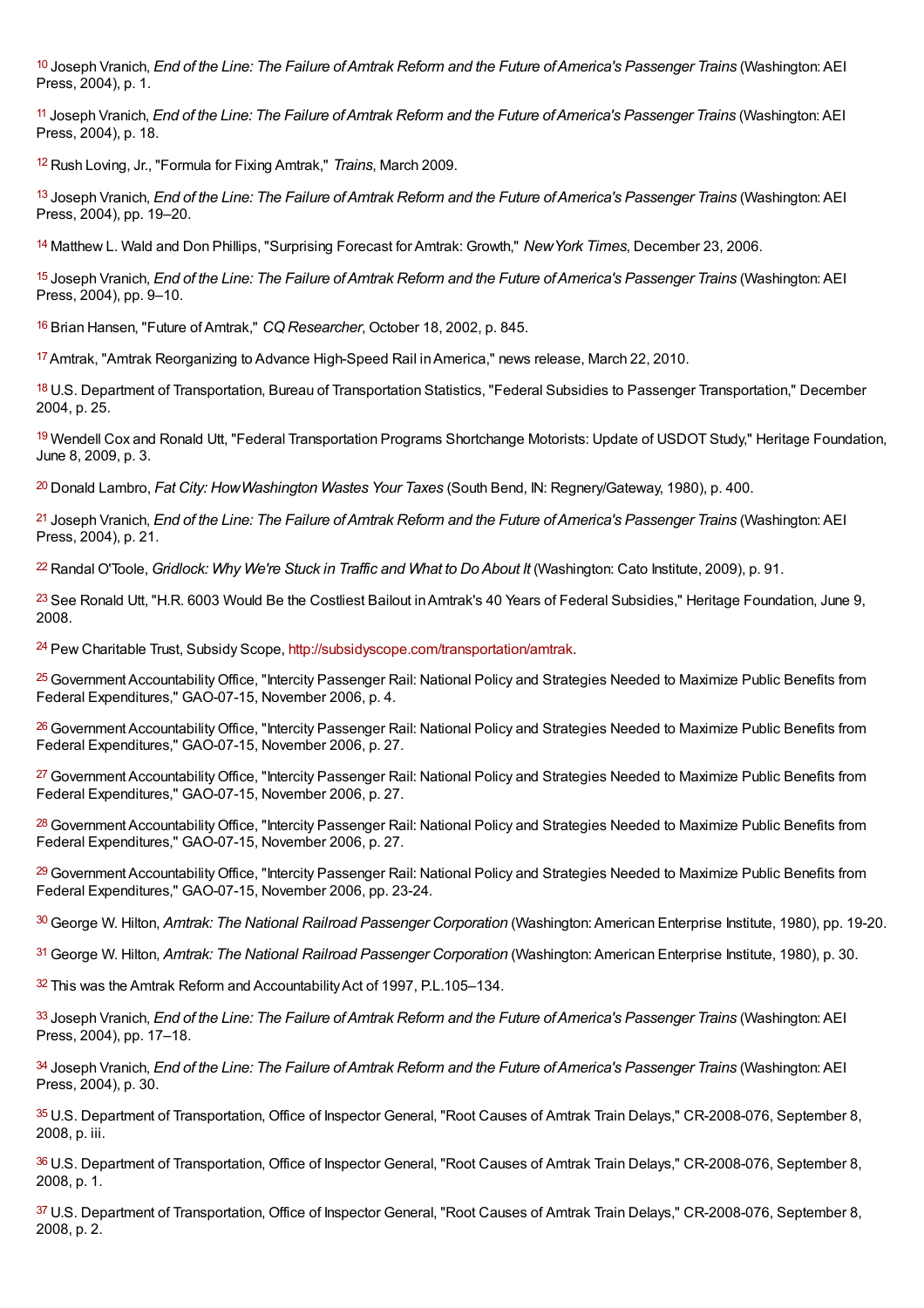<span id="page-5-0"></span>[38](#page-2-10) See Government Accountability Office, "Amtrak Management: Systemic Problems Require Actions to Improve Efficiency, Effectiveness, and Accountability," GAO-06-145, October 2005.

<span id="page-5-1"></span>[39](#page-2-11) Ted Alves, Amtrak Office of Inspector General, Testimony before the Senate Committee on Appropriations, Subcommittee on Transportation, Housing and Urban Development, and Related Agencies, "Opportunities and Challenges Facing Amtrak in FY2011 and Beyond," April 29, 2010, p. 7.

<span id="page-5-2"></span>40 See Pew Charitable Trust, Subsidy Scope, [http://subsidyscope.com/transportation/amtrak](http://subsidyscope.com/transportation/amtrak/).

<span id="page-5-3"></span><sup>[41](#page-2-13)</sup> See Government Accountability Office, "Amtrak Management: Systemic Problems Require Actions to Improve Efficiency, Effectiveness, and Accountability," GAO-06-145, October 2005, Highlights.

<span id="page-5-4"></span>[42](#page-2-14) Government Accountability Office, "Intercity Passenger Rail: National Policy and Strategies Needed to Maximize Public Benefits from Federal Expenditures," GAO-07-15, November 2006, p. 179.

<span id="page-5-5"></span>Jim McElhatton, "Amtrak Misled Congress on Finances," *Washington Times*, May 31, 2010. [43](#page-2-15)

<span id="page-5-6"></span><sup>[44](#page-2-16)</sup> Government Accountability Office, "Intercity Passenger Rail: National Policy and Strategies Needed to Maximize Public Benefits from Federal Expenditures," GAO-07-15, November 2006, p. 18.

<span id="page-5-7"></span>[45](#page-2-17) Government Accountability Office, "Intercity Passenger Rail: National Policy and Strategies Needed to Maximize Public Benefits from Federal Expenditures," GAO-07-15, November 2006, p. 19.

<span id="page-5-8"></span><sup>[46](#page-2-18)</sup> See Joseph Vranich, *End of the Line: The Failure of Amtrak Reform and the Future of America's Passenger Trains (Washington: AEI* Press, 2004), pp. 46–51.

<span id="page-5-9"></span>[47](#page-2-19) Amtrak, Office of Inspector General, "Semiannual Report to Congress: 4/01/09 to 9/30/09," p.8.

<span id="page-5-10"></span>[48](#page-2-20) In 2009, employee compensation was \$1.7 billion out of total expenses of \$3.5 billion. Amtrak, Annual Report, Fiscal Year 2009, p. 34.

<span id="page-5-11"></span> $49$  ln 2009, total employee wages and benefits were \$1.7 billion. The number of employees was 18,600.

<span id="page-5-12"></span>[50](#page-2-22) See Amtrak, Office of Inspector General, "Unbilled Reimbursable Retroactive Wages," Report Number: 207-2008, May 13, 2009.

<span id="page-5-13"></span>[51](#page-2-23) Amtrak, Office of Inspector General, "Comparison of Amtrak Infrastructure Labor Costs to European Railroad Averages," Evaluation Report E-09-01, March 24, 2009, p. 2.

<span id="page-5-14"></span>[52](#page-2-24) See Government Accountability Office, "Railroad Competitiveness: Federal Laws and Policies Affect Railroad Competitiveness," GAO/RCED-92-16, November 1991.

<span id="page-5-15"></span>[53](#page-3-10) Government Accountability Office, "Intercity Passenger Rail: Potential Financial Issues in the Event Amtrak Undergoes Liquidation," GAO-02-871, September 2002, p. 4.

<span id="page-5-16"></span>[54](#page-3-11) Mark R. Dayton, Department of Transportation, Office of Inspector General, before the Senate Committee on Appropriations, Subcommittee on Transportation, Treasury, the Judiciary, Housing, and Urban Development, and Related Agencies, "Intercity Passenger Rail and Amtrak," CC-2006-026, March 16, 2006, p. 3.

<span id="page-5-17"></span>Andrea Sachs, "Back on the Bus," *Washington Post*,August 30, 2009. [55](#page-3-12)

<span id="page-5-18"></span>Joseph Vranich, *End of the Line: The Failure ofAmtrak Reform and the Future ofAmerica's Passenger Trains* (Washington:AEI [56](#page-3-13) Press, 2004), pp. 139–40.

<span id="page-5-19"></span>[57](#page-3-14) See Joseph Vranich, End of the Line: The Failure of Amtrak Reform and the Future of America's Passenger Trains (Washington: AEI Press, 2004), pp. 195–202.

<span id="page-5-20"></span>[58](#page-3-15) See Joseph Vranich, End of the Line: The Failure of Amtrak Reform and the Future of America's Passenger Trains (Washington: AEI Press, 2004), pp. 143–53.

<span id="page-5-21"></span>[59](#page-3-16) P. Stone, "Future of American Railroads," CQ Researcher, March 10, 1978.

<span id="page-5-22"></span>Joseph Vranich, *End of the Line: The Failure ofAmtrak Reform and the Future ofAmerica's Passenger Trains* (Washington:AEI [60](#page-3-17) Press, 2004), p. 15.

<span id="page-5-23"></span>Joseph Vranich, *End of the Line: The Failure ofAmtrak Reform and the Future ofAmerica's Passenger Trains* (Washington:AEI [61](#page-3-18) Press, 2004), pp. 157–58.

<span id="page-5-24"></span>Randal O'Toole, *Gridlock: Why We're Stuck in Traffic and What to DoAbout It* (Washington: Cato Institute, 2009), p. 20. [62](#page-3-19)